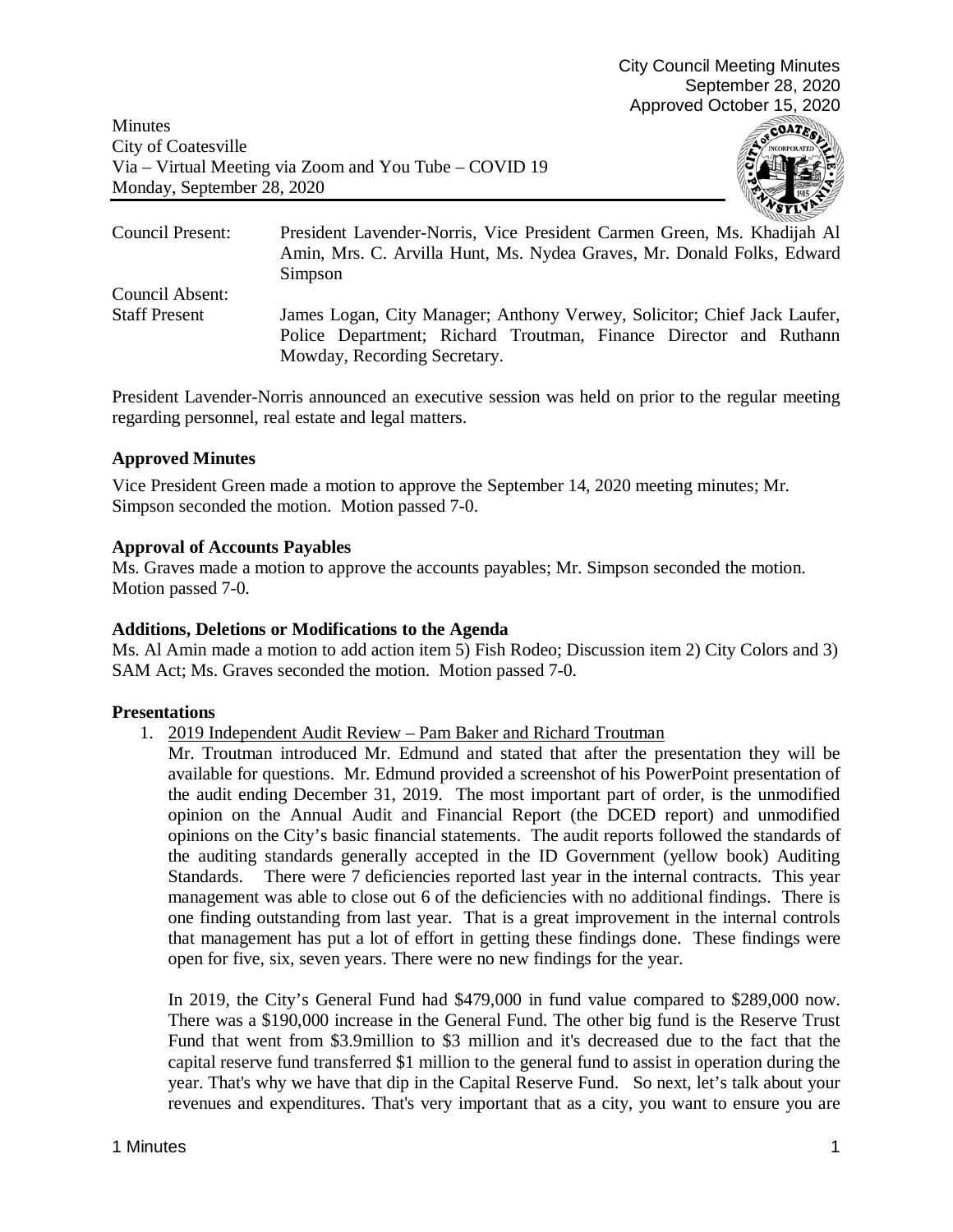bringing enough revenue to cover your expenditures during the year. The general fund revenues for 2019 were \$9.4 million and the expenditures were \$9.8 million. The revenue succeeded the expenditures. For the General Fund there was a transfer of \$1 million from the Reserve Trust Fund. The City also has the Solid Waste Fund, which is a big fund for the City. The revenues decreased by \$320,000 and expenditures also decreased by \$40,000. In 2017-2018 the City put a lot of effort and started to collect a few penalties from citizens. Other highlights that I wanted to mention today was that the city revenues and expenditures, budget variance, meaning that your revenues and your expenditures were lower than your budget for 2019. Another notable mention here is that your pension payments for the fire, the police and the non-uniform were all paid based on this.

Lastly, a couple of things I wanted to mention here, just want to know that we have been doing the audit and unfortunately, the audit was done in the COVID-19, you know, when it just started, but management stood by us and we had the approval and cooperation to have it done and submitted in time. We didn't have any disagreements with management. The audit results, reviewed by management and submitted to DCED and issuing the final report.

Mr. Troutman explained that audit was provided with your packet. The pension finding are being addressed right now. The calculations were done by the City's actuaries. The required contributions were made into the pension plans. The funding level of the pensions continue to increase each year, so it's just going in the right direction. If the market is doing good, the funding level improves. The finding in the audit was due to a structural problem in the municipal code conflicting with the bargained language. We are hoping to have the finding result by next year.

### 2. Emergency Operation Report – Chief Alderman

Chief Alderman addressed the Coatesville emergency operation plan. This is just a formality that has to be done since we have a change of leadership with the new city manager. Previously there were no changes. All I had to do was review it with no changes and sign off and send it to the County. But, due to the change in management, we are tasked with making the changes and signing off and sending it back to the County.

### 3. Crosby Wood – Downtown Revival

Mr. Crosby explained he has been working with the County, Housing Authority, and Community Builders based out of Boston. It has been a three-year adventure. We are closing in on the final transfer date and I am here to discuss the enrichment of the half million-dollar department of community economic development grant that flowed through the city in the form of soft debt. I am recommending or requesting that the council consider a subordination this evening as a way to allow me to continue forward with the transfer of these assets and the stabilization of these assets. We have the folded financing in place.

Upon the request for subordination of the new financing, which is in the amount of basically a million dollars, would be a net benefit to the city, relative to the city's current position, which is in fourth position, and basically by at least considering and accepting my request, you basically go to you second. He explained that subordination is when you buy a house and you get a mortgage you're a lender who wants to be in first position. That means that if anything goes wrong, they're the first to bite at the Apple. Now sometimes you can convince an investor to take a second position or third position. And what that means is you're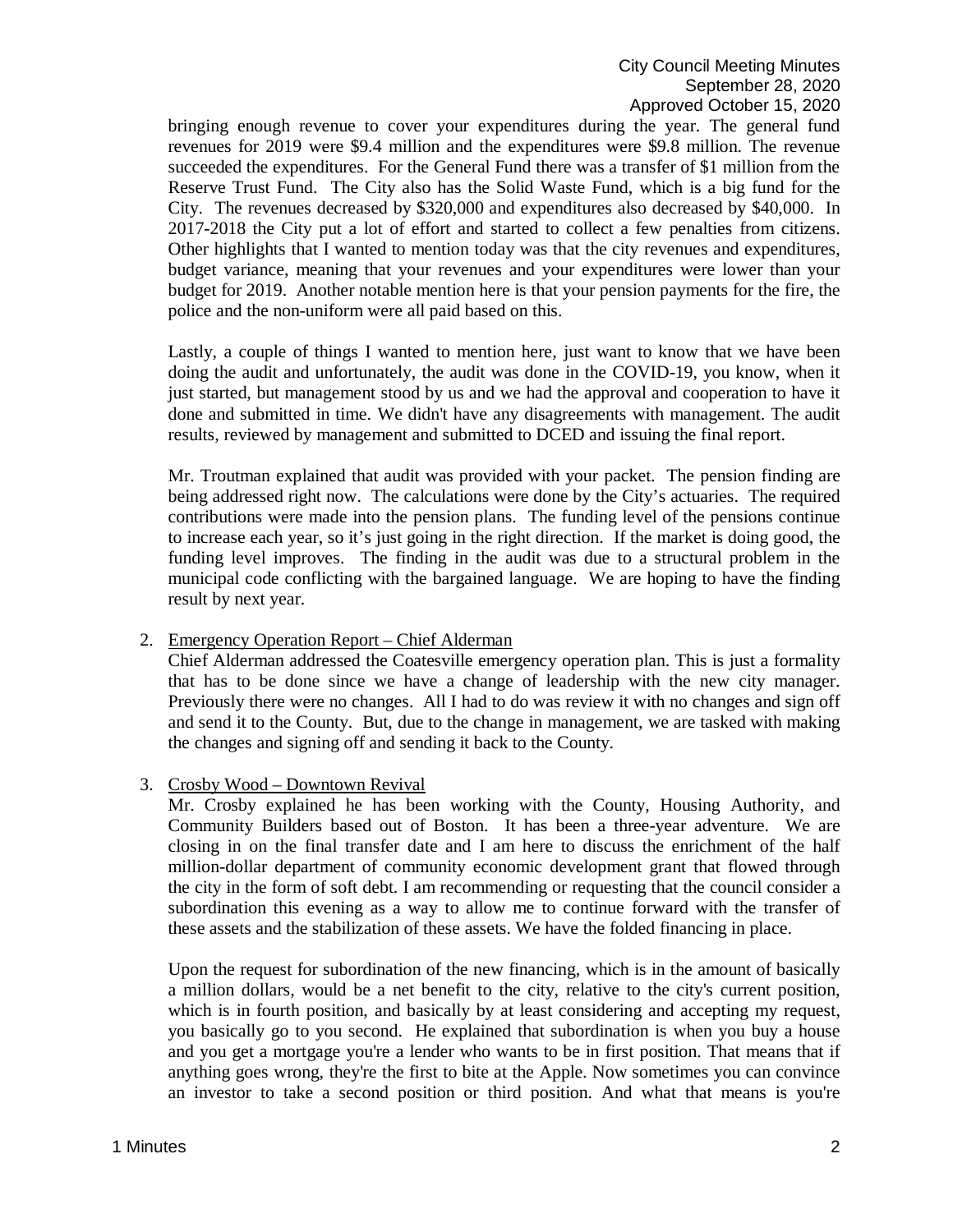subordinating. You're agreeing to stand behind somebody in front of you, such as in this case, the redevelopment authority has a \$420,000 loan, and they are on first position, with the downtown revival. The loan was a 40-year loan initiated in 2002. When I underwrote this property, the financing and this property I basically started with the County and with the housing authority, which are responsible for the Hope VI monies and effectively, I said in order to stabilize these properties long term, we need to extinguish all of the debts that basically is assumed as soft debt. That's never, it's never expected to be repaid. So you had Department of Community Development money, Block grant money and Housing Authority money which was Hope Vi money and, effectively everybody understood that these properties are all bleeding money. Basically, in regards to Downtown Revival, Wells Fargo is a tax credit investor and they invested money into this project. And the only reason they invested money in this project is because they would get tax credits. It had nothing to do with the underlying assets.

Mr. Crosby, I'm sure so that we can get a better understanding as to why it was never intended for this money to be repaid.

Mr. Crosby explained the reason that it was never intended to be repaid is that it was a grant from the Department of Community and Economic Development from the State, just like the Hope VI Grants or the Block Grants from the County. The reason they are recognized as debts is that for some reason, and I can't understand why, but basically the IRS recognizes grants coming into a project as income. So what happens is that it's what they call Phantom income. So, if that half a million dollars was directly injected into the downtown revival project, it would be an immediate tax event on Wells Fargo, the tax credit investor, which would basically compromise the deal. So just like all the other debt, it has to kind of flow through a local entity.

Ms. Graves asked are affordable housing like mixed income housing or is it all low-income housing? And then just like a clarification about what you meant by moving away from HUD? Mr. Crosby explained that what happens is that HUD is as called they've created a new program called RAD is called Rental Assistance Demonstration. HUD has been doing a terrible job at managing buildings across the nation. You go up to New York, they have hundreds of thousands of disastrous projects all over the place. So they've realized and they've looked themselves in the mirror and say, you know what we need to get out of this.

Mr. Verwey explained that an Ordinance is required with two readings to move forward. Council suggested having an executive meeting to discuss the real estate issues to help move this forward.

#### **Citizens Hearings – Regular Action Items Only (3 Minutes)**

There were no citizens comments on regular action items.

Vice President Green made a motion to close citizens hearings on regular action items only; Ms. Al Amin seconded the motion. Motion passed 7-0.

Vice President Green explained that if residents are making comments on the YouTube, those comments cannot be deleted. I know we had initially had an issue on those comments last time. The comments cannot be deleted if you're viewing YouTube at a later time or a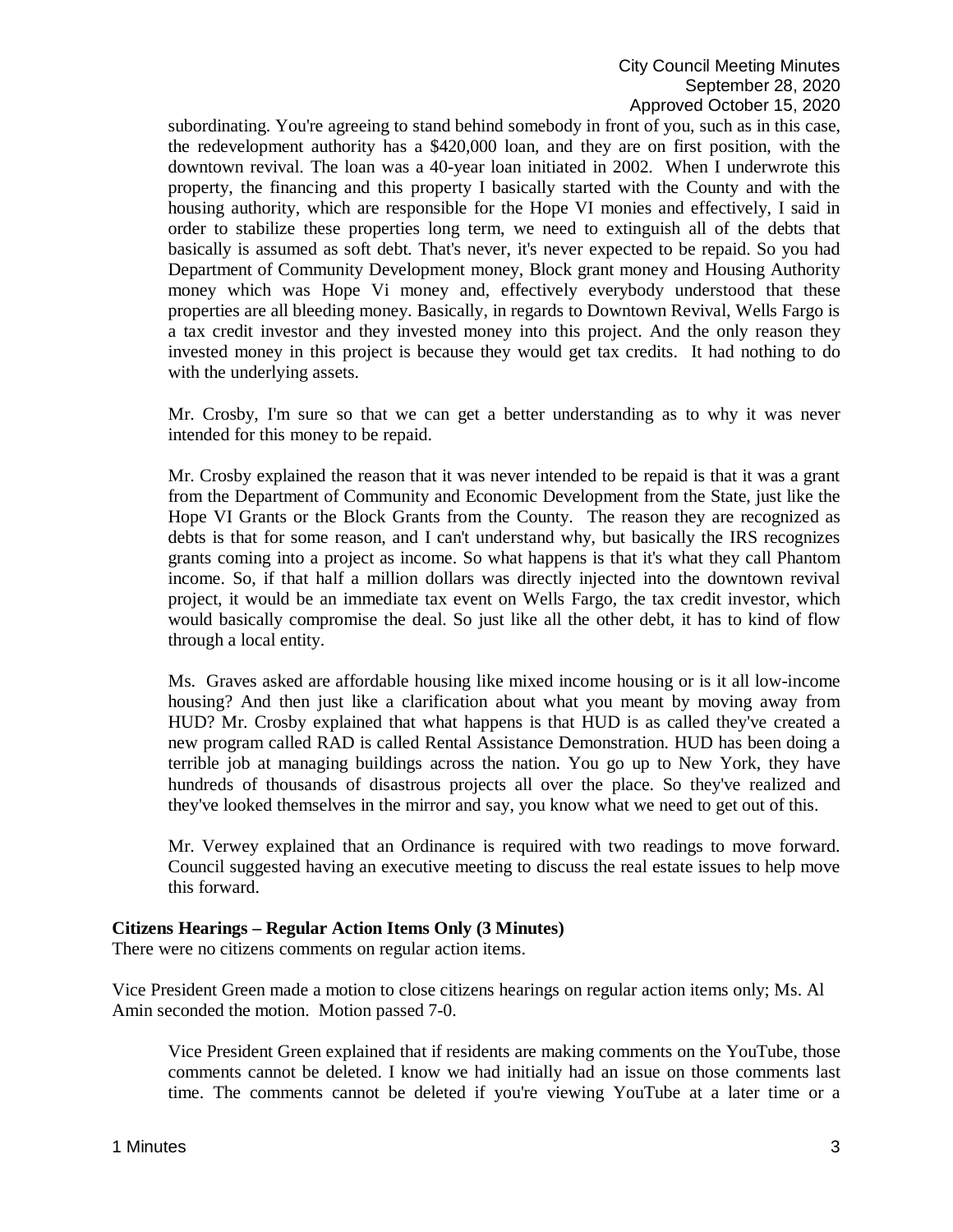different day, the comments will not show until you get to the end of the video and you can push the button for live comments. I noticed that there was some, some things, that happened and it was said that we deleted the comments. The comments cannot be deleted. If someone is putting down, you know, writing a comment, they can delete their own comment, but we can't delete any of the comments. So just for FYI, if you're viewing this video at a later time, the comments do not show right away. They will show at the end of the video where you can click the button to view the live comments. I just wanted to put that out there. It's an FYI. Okay. Thank you.

### **Regular Action Items**

1. Receive and consider Resolution No. 2020-16 Appointing Tax Collection Committee Delegates

Vice President Green made a motion to approve Resolution 2020-16 appointing Tax Collection Committee Delegates; Mr. Simpson seconded the motion. Motion passed 7-0.

Mr. Troutman explained this is an annual activity that designates who will be voting at the meeting for the County, principally for the earned income tax, which is collected on behalf of the city. Ms. Al Amin asked how the delegates are picked. Mr. Logan explained they are the staff or employees of the City such as Finance Director, Accountant and City Manager. There is no formal voting. Ms. Graves asked if the Tax Collection Committee Delegate just collect the income taxes. Mr. Troutman explained there is a prescribed agenda and, principally it is to approve the budget of the expenses related to collecting the earned income tax for the County. And so, each of the representing municipalities provides a delegate who votes on that, and then we get our fair share expense from that. It is principally so that we have representation on what we'll end up paying for our portion of the collection efforts.

### 2. Receive and consider 2020 Proposed Budget Calendar for year 2021

Vice President Green made a motion to approved the 2020 proposed budget calendar for year 2021; Mr. Folks seconded the motion. Motion passed 7-0.

Mr. Logan explained the calendar dates could change due to any natural disaster. He read the dates on the calendar. The dates are as follows: October 12th, the council authorized advertisement or advertisement of special meeting and work sessions for budget; October 12th, submission and presentation of proposed preliminary budget; October 14th, legal notice, special meetings and work session for budget; October 22nd, Budget Work Session; October 29, Budget Work Session; November 9, council adopts for Preliminary Budget Ordinance at first reading and authorizes advertising for preliminary budget; November 11, legal notice referring to the preliminary budget available for public inspection; November 25th, public hearing on preliminary budget and December 14, adoption of budget.

3. Receive and consider Halloween Trick or Treat

Vice President Green made a motion to approve Halloween Trick or Treat on October 31, 2020 from 4 pm to 6 pm; Mrs. Hunt seconded the motion. Motion passed 7-0.

Mr. Logan explained this discussion is based on a number of calls requesting what the city going to do for Halloween. After looking at other emails from other municipalities, this is pretty much a trial and error situation. Some are going to be putting out tables for the kids just to grab something in a bowls (sealed candy of course), some are going to have parades,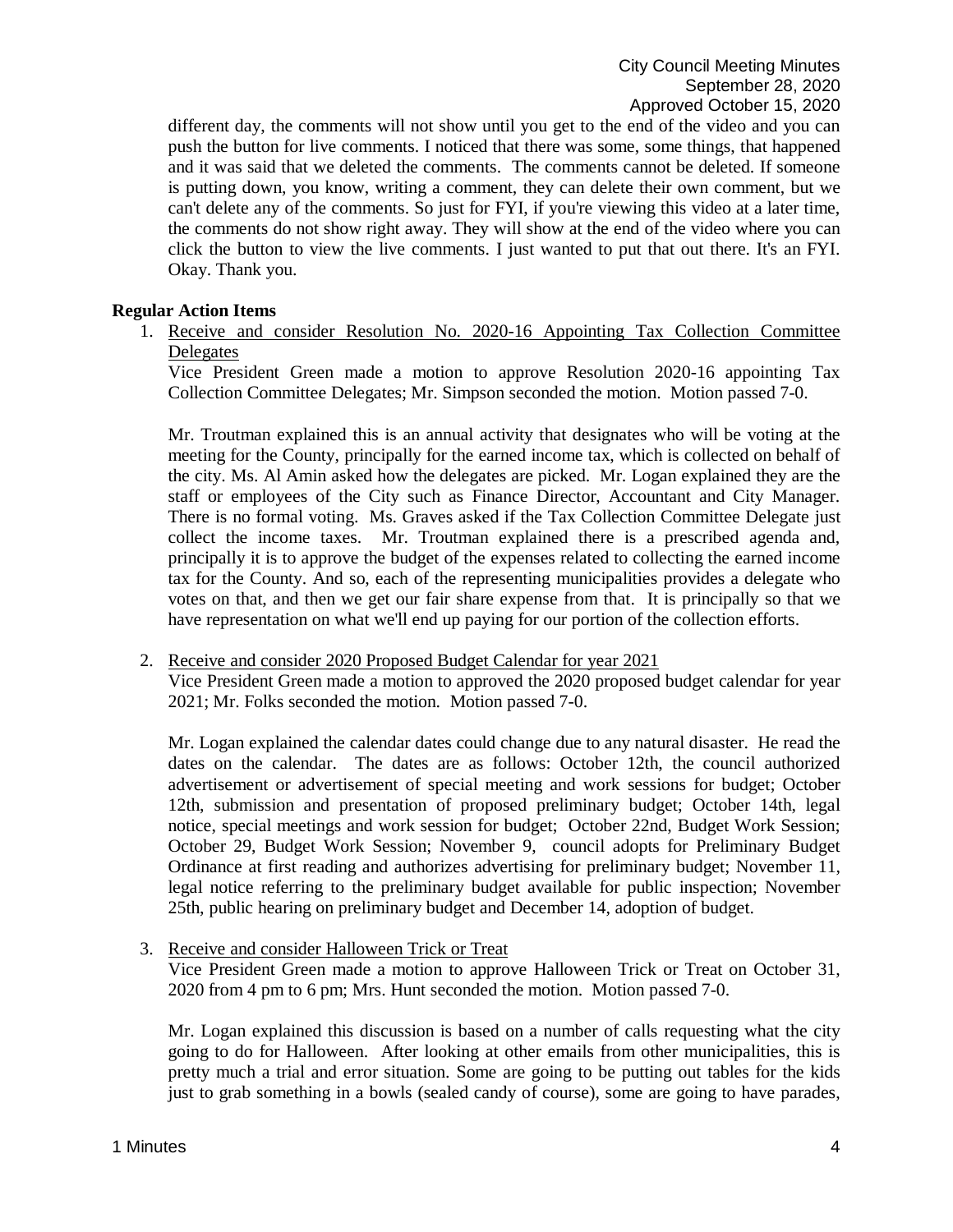having costumes on their blocks. I think everyone is doing something a little bit different, but residents were just calling here to see if the city was supporting trick or treat this year or not. I just wanted to bring it to your attention that the residents are looking for some direction. And, I think certainly with Covid being the way it is, you want to be protected if you're going to do something where people are out and about. I still think they should wear a mask. I mean their Halloween masks.

Ms. Graves suggested a car parade or put bowls of candy on the porch where the trick or treaters get their own candy. Whatever the City does it should be contactless. Mrs. Hunt suggested closing side streets on Lincoln Highway from  $1<sup>st</sup>$  Avenue to 13<sup>th</sup> Avenue to have children be able to walk down the streets. Mr. Logan stated that would involve planning which would include the Fire Department, Police Department, just to make sure people are safe.

Council agreed that trick or treat should be held but suggested at an earlier time than prviuos years. The main thing is the safety of everybody, masks should be worn and social distancing. Mr. Logan asked for comments from the public, send us your comments. We can't answer them tonight, but at least we can have some of your comments and bring them back for October 12<sup>th</sup> meeting.

4. Receive and consider agreement between the City of Coatesville and Utility Service Partners Private Label, Inc.

Mrs. Hunt made a motion to approve the agreement between the City and Coatesville and the Utility Services Partners Private Labels, Inc with the use of the City logo; Vice President Carmen Green seconded the motion. Motion failed 3-4. MS. Graves, Ms. Al Amin, Mr. Folks and Mr. Simpson were the dissenting votes.

Mr. Logan explained this is a marketing agreement with a company called HomeServe USA, and basically this is promoted by the National League of Cities to provide services or opportunities for residents to look at. Mr. Logan read a portion of the agreement. Whereas the city desires to offer property owners have the opportunity, but not obligation to purchase a service plan and other similar products set forth in exhibit a. Exhibit A read, whereas the company, a subsidiary of home serve USA is the administrator of National League of Cities, service line warranty, and as a good and as agreed to make the products available to property owners, subject to the terms and conditions contained. It is not so much that we are supporting or endorsing these particular products under this program. Municipalities throughout the state, what they do is they add their logo and support for the particular services. It's really up to the homeowner if they want to look at the services and the services include production and utility services and that includes water, sewer and water lines or anything that would be a reduction in a homeowner's property. It is just to make residents aware that there are options when it comes to their utility. This is endorsed by the National League of Cities and strategic partners with the Pennsylvania Municipal League.

Council agreed that with the Coatesville seal/logo, that people would believe the City was a partner of it. The participant may think that the City is offering the insurance and come after the City. All points were very valid but next time provide a side by side and place under discussions before adding as an action item.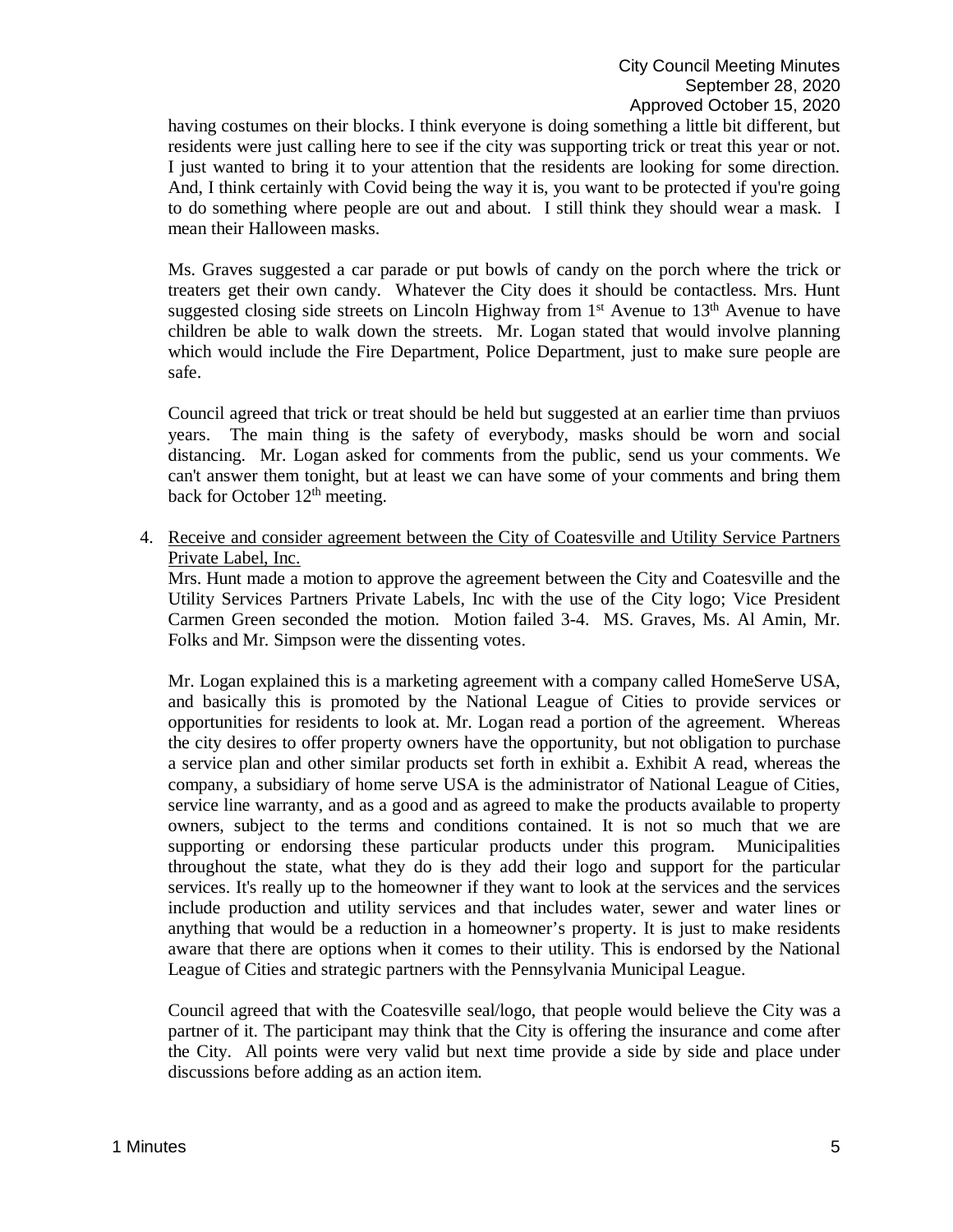5. Receive and consider the F.I.S.H. Rodeo

Ms. Al Amin made a motion to approve the F.I.S.H Rodeo on October 24, 2020 with the proper COVID safety guidelines; Mr. Folks seconded the motion. Motion passed 7-0.

Mr. Logan explained that Mr. Terry, who is the promoter and the founder of the fish rodeo. The event has been rescheduled to October 24, 2020. They will be following the CDC guideline Instead of a full-blown rodeo we would like to a fall festival including fishing, pumpkins and a movie night. This is a family-oriented event.

### **Discussion Items**

1. Meeting Minutes

There was no discussion on meeting minutes at this time.

2. City Colors

Mrs. Hunt stated she has asked several times about changing the City colors to the Alma mater which is the noble red and black. As the colors stand know, our city colors are blue and yellow or blue and gold, which represents Downingtown. Can we make some action or make some moves into getting our city colors to be the red and black like our Alma mater? What steps need to be taken or even if council as a whole even agrees with it? But I would like to see us discuss it further, put it into action. This has been discussed this before but never gone any further with it of how we would go about it, if we need an Ordinance, if we need this or that. What is the process or procedure to move forward.

Mr. Verwey explained the official colors for the city of Coatesville are in the city code. It's section 119-1, setting the colors as Royal blue and gold and the flag in section 119-2. If Council wants to change the City Colors and Flag this can be done by Ordinance. It would be a fairly easy ordinance to draft and change to amend both city colors, description of the official flag.

Council suggested asking the residents via a survey/social media their thoughts on changing the City colors. Council asked Mr. Logan to put together an analysis of the costs to make the changes such as branding, flags, decals, etc…

3. SAM Act

Ms. Graves asked to create an ordinance to decriminalize marijuana within the city limits. The legislation has been adopted in Philadelphia and I would like us to talk about considering what it means to decriminalize marijuana here. I think it'll be great because it will reduce the amount of arrests made and marijuana related instances, for nonviolent marijuana related issues. But also, it will possibly bring some revenue in the form of maybe a dispensary coming to Coatesville because it's decriminalized here.

Council suggested meeting with the District Attorney to discuss the possibility of decriminalizing marijuana. Decriminalization would mitigate arrest, mitigate at least some arrest. The Chief should be included in any discussions to make sure that the criminalizing, if you do, were to be criminalized, that it doesn't impact our ability to get local and state funding for police services within the city. A small working group of a couple council members can sit down with the DA and discuss what they would like to do. Ms. Grave, Ms. Al Amin and Vice President Green agreed to be in the group. Council asked Mr. Logan to set up a meeting.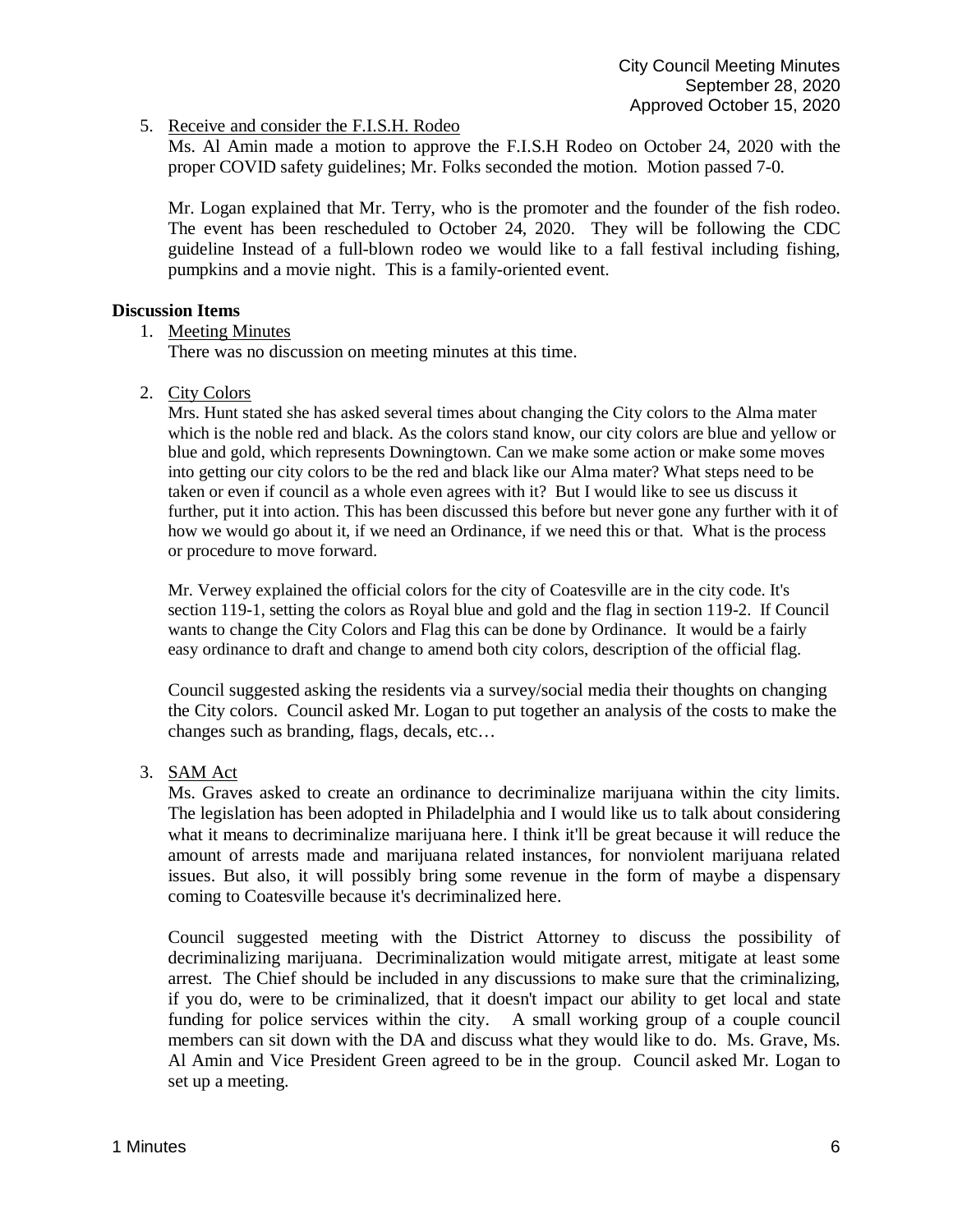### **Reports**

1. Solicitor

Mr. Verwey announced he:

- worked on a couple of issues with the RDA regarding proposals for development within the city, certain debt issues, and clarification of certain existing agreements with regard to, debt issued by the RDA and repayment of that debt.
- worked on some grant matters involving our parks, the city's park system, and identifying certain property owners for purposes of modifying existing, restrictions on that property to ensure that those parks always remain parks.
- worked on a Right to Knows with my colleague, Rob Jefferson, regarding a certain information requested from our police, the city police department.
- worked on a number of zoning and development issues with Mr. Logan for properties within the city

### 2. City Manager

# Mr. Logan announced:

Mr. Logan announced a new part of the managers' report. We had a number of comments that came in at a previous meeting, and I just wanted to address the ones that actually required response more directly than others.

We have a comment that came in from Lisa Friday. Can someone address the traffic issue and the lumber street alley between fifth and sixth? Lisa, we did have our Codes supervisor and Public Works and they did report that particular issue was resolved. Ms. Whitaker, your question was would there be a date for the round table discussion? we actually had a date that was scheduled for tomorrow evening for the community round table top, and that was going to take place in the visitor's lot of our Police Department. Due to weather and predicted thunderstorms. We are going to be moving that to Thursday, this Thursday from six to seven 30, so not tomorrow night. You also asked about the Ash Park renovation. We are working with our Natural Lands Trust to resume our meetings. We have existing advisory committee made up of about 10 residents. They were meeting before COVID to talk about the feasibility study with Natural Lands Trust and our other partners. The meetings will resume next month. If you are interested in joining that particular advisory committee, I'd be more than happy to connect you with the dates moving forward. The last was a comment about the Fourth Avenue to Coates Street about trash and bushes and things like that. Our public works did go out and they cleaned up those areas. Chief, there was a question for you. A few folks wanted to know when Coffee with the Chief would start back up. Chief replied that they have thought about that working under the current COVID restrictions, but were a little concerned, obviously working through those concerns, typically we suspended for the holidays, December through February, holidays and the weather. So probably we're looking at hopefully if COVID still begins to sort of mitigate and we will be looking to resume in the spring,

We will be taking tonight's comments, suggestions, recommendations, and we'll bring those to the October 12th meeting. Thank you to the community.

### **Business & Community Development**

• Update: On Monday, September 14, 2020, the Coatesville Redevelopment Authority (RDA) voted to enter into an agreement with National Sports and Event Center to develop the 20+ acre parcel located on the northwest corner of Routes 82 and 30, known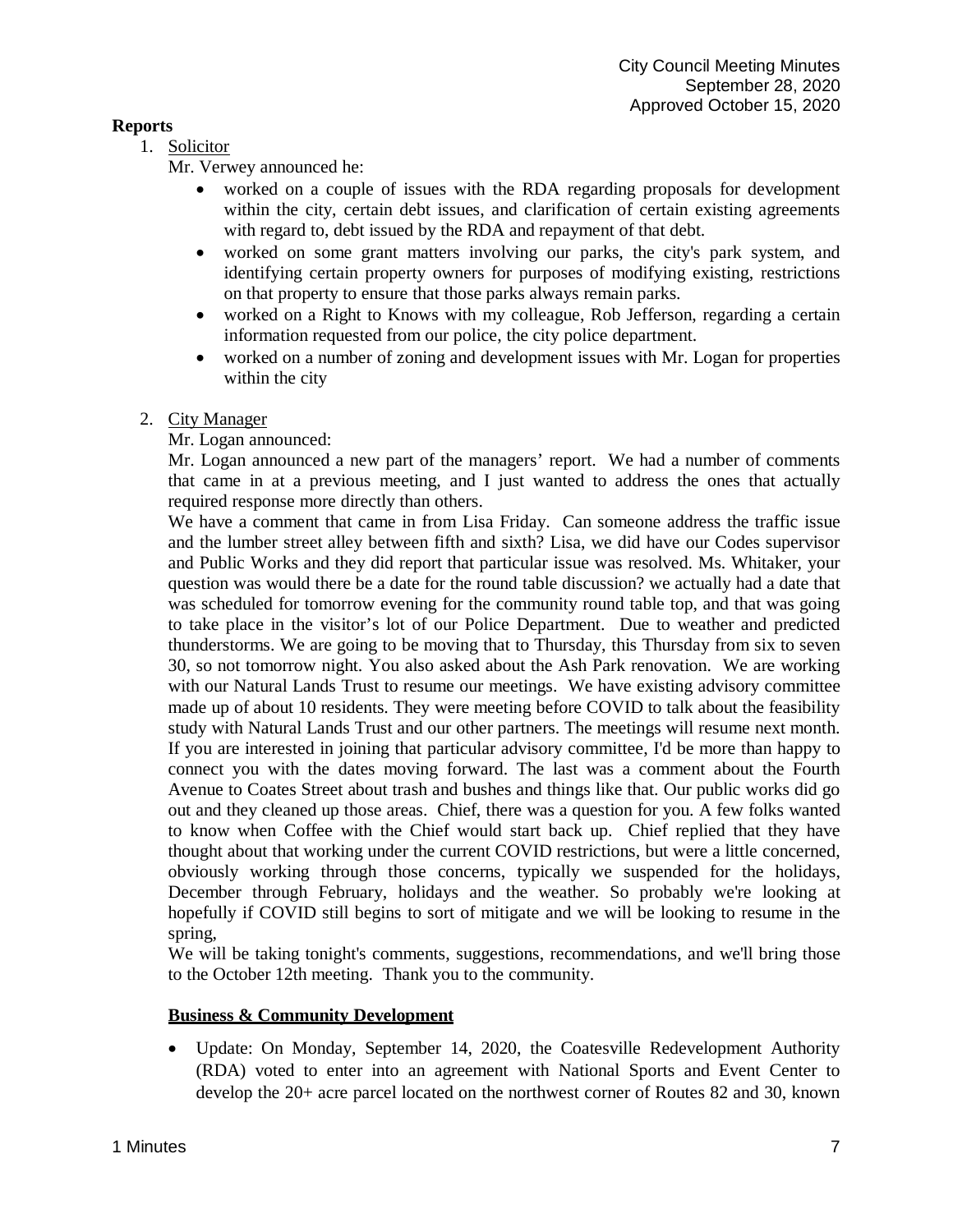as the Flats. Combined with the recent \$5million projected construction of 190 West, headquarters for H20 Connected directly across the street from the Flats, this proposed \$54 million-project could set in motion a new economic development watershed in the City of Coatesville not seen in over 20 years. This project will generate new jobs, and opportunities for Coatesville and regional residents. Members of the RDA Board have worked tirelessly for the past several months to identify the best commercial use and socially impactful project for this community. We look forward to the next steps.

- Still in progress: Train Station Action Items
	- o ECON Partners is assisting the City with the capital stack for the new Coatesville Train station garage. A 3.5million Redevelopment Assistance Capital Project (RCAP) application was submitted (8-11- 2020) to round out the projected 14-million-dollar project
	- o \*Construction bids anticipated to open in November(NTP)
	- o \*Projected physical work to start in February2021

## *\*Amtrak has not reviewed or committed to any of these dates. These are tentative goals to advance the project.*

- Still in Progress:
- o Gateway Project: Construction work continues on Diamond Street which includes a new PECO conduit, new sidewalks and streetscaping.
- o 30/82 Re-alignment completion is targeted for spring 2021. We are currently working with MECO and PECO to resume the construction work. A new construction schedule will be drafted in result of weather related issues and underground power lines and waterissues.
- o Existing Train Station extension was requested to resume work and completion by 2021.
- o Mark Lane, continues to make progress on his recent acquisition of the old RECORDS building -204, 206 E. Lincoln Highway. Mark plans to add a new restaurant in the building.

### **Community Update/Awareness & Events:**

- Update: On September  $19^{th}$ , the Rock-the-Vote, voter registration and Census awareness events were a huge success. Coordinators, Chaya Scott, Mrs. Hunt, and Alphonso Newsuan brought together over 100 volunteers (including our youth) to provide census and voter registration assistance and information. At the end of the day they registered over 100 community residents.
- Bon Fire Market: **-** On Saturday, September 26th, Downtown Manager, Charles Green along with five food vendors braved the Saturday rain to launch an outdoor open market. In spite of the rain and some minor hiccups a few vendors sold out of their food.
- **Peaceful Protest:** On Sunday, September 27<sup>th</sup>, protesters from a local and Lancaster organization gathered to demonstrate, dialogue and take steps toward community policing, BLM, and a host of other community base issues. The rally was attended by approximately 50.

We have seen many protest throughout the country and Coatesville has had several since June this year. In order to manage and provide coverage for these events, planning and sometimes additional manpower is required. This is part of City's and Police obligation to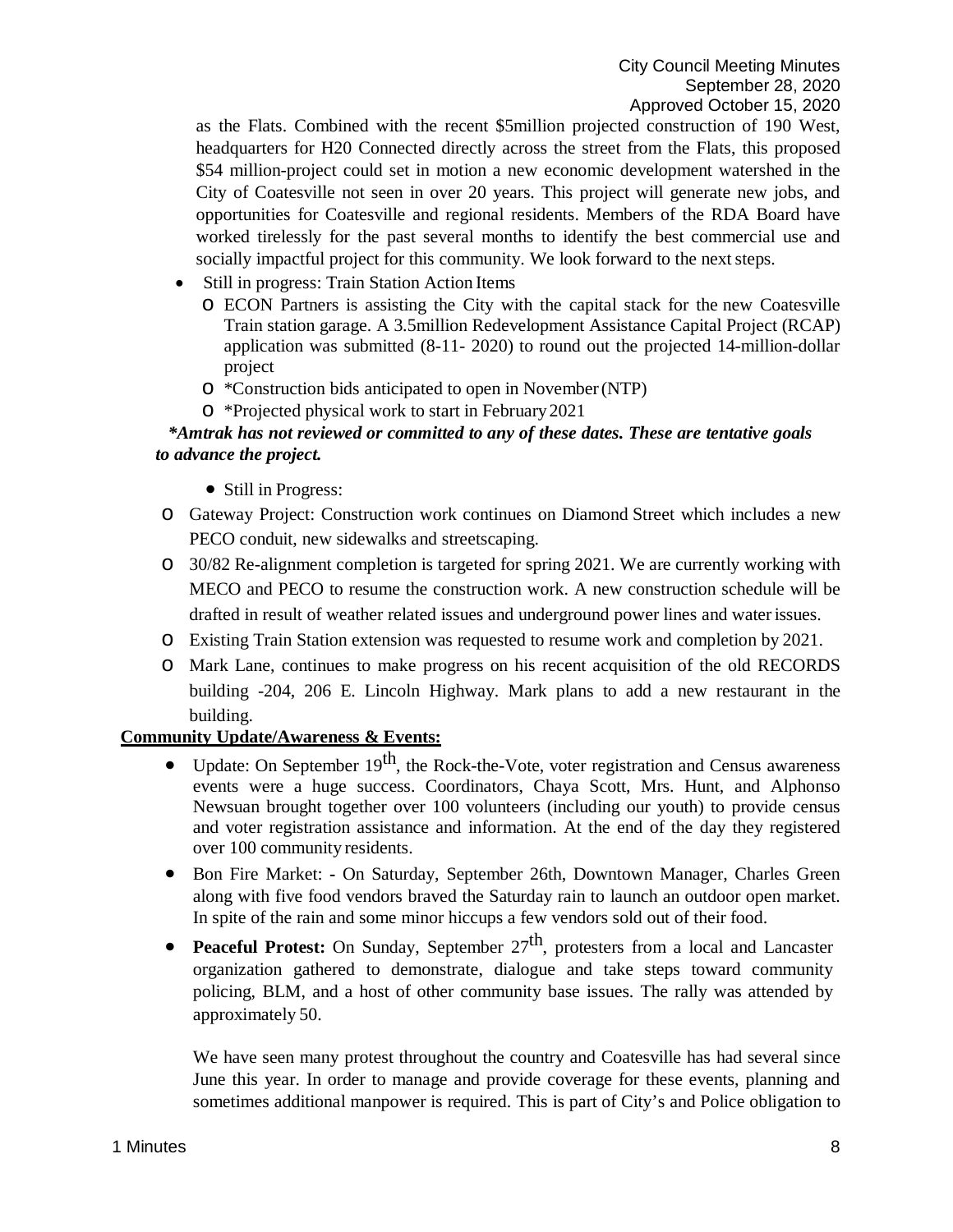provide safety. We welcome peaceful demonstrations in our community and pledge to provide a safe environment for all attending residents and neighbors.

• **Coatesville's REAL STEEL TALK:** The City of Coatesville will host the first city-

community-roundtable on Tuesday, September  $29<sup>th</sup>$  at 6pm. The event will be coordinated by the City of Coatesville and the Coatesville Police Department. Our residents and city leaders will engage in 90 minutes of meaning conversation focusing on community, youth, and policing. Event moderators - Councilmember Nydea Graves and Councilwoman Al-Amin. Guest speakers include, Police Chief John Laufer, Jarvis Berry (Executive Director) CYI, Javonna Wylie (OIC Program Director). We look forward to positive, peaceful and REAL open dialogue.

### • Renewal: **Coatesville Area Public Library**

- o As part of the City Council's and the City of Coatesville's ongoing support for literacy and education, I am pleased to inform the Board and Staff of the Coatesville Area Public Library of our annual pledge of \$7,500 for your on-going literacy mission in the City. We hope this contribution will help support new reading programs throughout the year. Unfortunately, due to COVID we were not able to present the check in a traditional public setting, but we hope you will accept via Zoom.
- **COVID-Testing & Cases: 228 cases - 1.74% ofPopulation**
- 3. Finance Director

There was no Finance Director report at this time.

#### **Citizens Hearings Non-Agenda Items Only (3 Minutes)**

There were no citizen's comments on non-agenda items at this time.

Vice President Green made a motion to close citizens hearing on non-agenda items; Mr. Simpson seconded the motion. Motion passed 7-0.

#### **Special Events**

There were no special events at this time.

#### **Council Comments**

Vice President Green thank everyone for attending. I know we had talked earlier about this committee for SAM, to meet with the DA, and one of the things, and I don't know how the others feel, but I think that we need to make sure that we include the chief is involved in this discussion. Chief stated he would be happy to join that discussion. Vice President Green stated we do have to keep in mind that it is still an illegal substance. I just want to thank everyone for tuning in. Put you comments up and we will get back to you, the administration or individual council members, I'm just excited for everything that was talked about tonight. The City is moving forward. The Flats project, I'm excited to hear more information on that. The Train Station, the train station has been something that's been long and coming, to know that we're going to be on their construction schedule is just phenomenal. And, it just shows how fast, the things are beginning to move. So again, you know, the affordable housing, that Crosby Woods was talking about, these are all good things and I just want to just let everyone know that Coatesville is moving. Coatesville is rising. I thank everyone for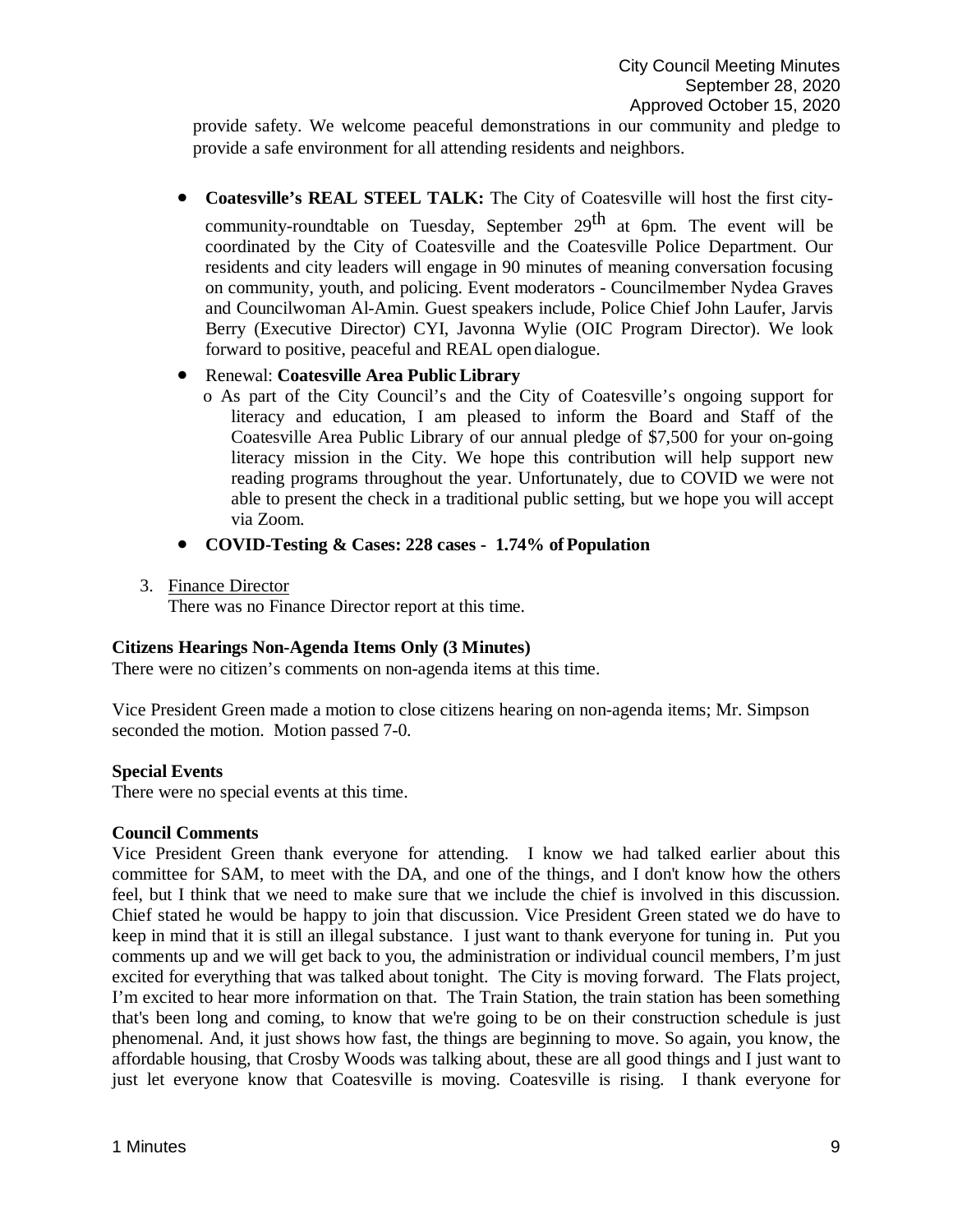attending. Thank you all. See you all council members, goodnight, President Lavender-Norris, glad to have you tonight. I'm glad that you're feeling better and continuing to pray. Thank you.

Mrs. Hunt stated it's good to have everybody joining us again. Great dialogue tonight. Mr. Logan, thank you for such a detailed report to everyone. Just be safe, continue to do the things that we do. I'm excited about the things that are going on around and in the city. I'm excited to be part of such a great council. Chief, again, thank you for all that you do to help navigate through the city, just all of our staff, thank you. Thank you everyone and have a good night. Thank you.

Ms. Al Amin thanked all of those that joined us tonight. I think we talked about a lot of exciting things tonight. Mr. Verwey, thank you for all the research that you did on the Crosby project for us. Mr. Logan, thank you for all that you are doing and the reports and being transparent with us. Chief, thank you, and your staff for what you guys continue to do and all the staff as a whole. I just look forward to continuing to move things forward in Coatesville and being able to continue to work with the residents to see what their desires are as well. And I just hope everybody has a good night.

Ms. Graves thanked everyone for coming out and watching on YouTube. Thank you to Mr. Logan and Charles Green for the bonfire event this weekend. I love small and local businesses, so I'm so, so excited that our residents have the opportunity to have, and start entrepreneurship here in Coatesville. I think that that is an excellent initiative for the people from the city to really rise up, decide to create a small, small business initiatives. I love that we can help facilitate getting that off the ground. And so just making sure that to remind everybody, even though we said it a whole bunch of times, the Roundtable is not tomorrow anymore, it's moved to Thursday because of the expected inclement weather. Everybody makes sure that you go vote and make sure you fill out your Census. Chester County stands up is having a nonpartisan initiative to mobilize people to come out and vote across Chester County. That initiative is called "Remember in November". So, if you're interested in that check out their page, they're having their launch on Friday. The first week of October is Juvenile Justice week. So, make sure you are keeping up with Ms. Laurie Shannon-Bailey and the Juvenile Justice Alliance, a nonprofit that she has for updates on Juvenile Justice week. I'm just very excited to see bypass Coatesville. I am so excited to see the fruits of our artists labor here and see their artistic vision for what Coatesville really means to her and what Coatesville means to us as a community. Thank you all for once again, for viewing and thank you for continuing the initiatives to make our city work for all of us together. Thank you,

Mr. Folks wished everyone a good evening to everybody. I'm going to thank you for joining us. There's a lot going on in the city. Every time, I look at 190 up there they're laying blocks. They're doing a real good job up there. I mean, that's more jobs for the city, which is good. I know the dollar tree is getting ready to be open. Assume there's a job. There's a signup down for hiring. So, people who are looking for jobs and you got jobs right here in the city and more jobs coming. Just be safe. You know, we overlooked last meeting, we overlooked 9/11. Don't forget. Don't, just don't forget! Have a good night.

Mr. Simpson thanked everybody for tuning in and watching us tonight. There're some exciting things going on in Coatesville like Mr. Logan said we have 190 on coming under construction and coming along very nicely. We also have the exciting news about the flats and the train station, all good thing. But, I got to take issue with our city manager tonight and recommending and encouraging protesters from outside of the city coming in here, because whether we like it or not, they have the right to protest, but at the same time, there's additional cost. How many police officers were on overtime for